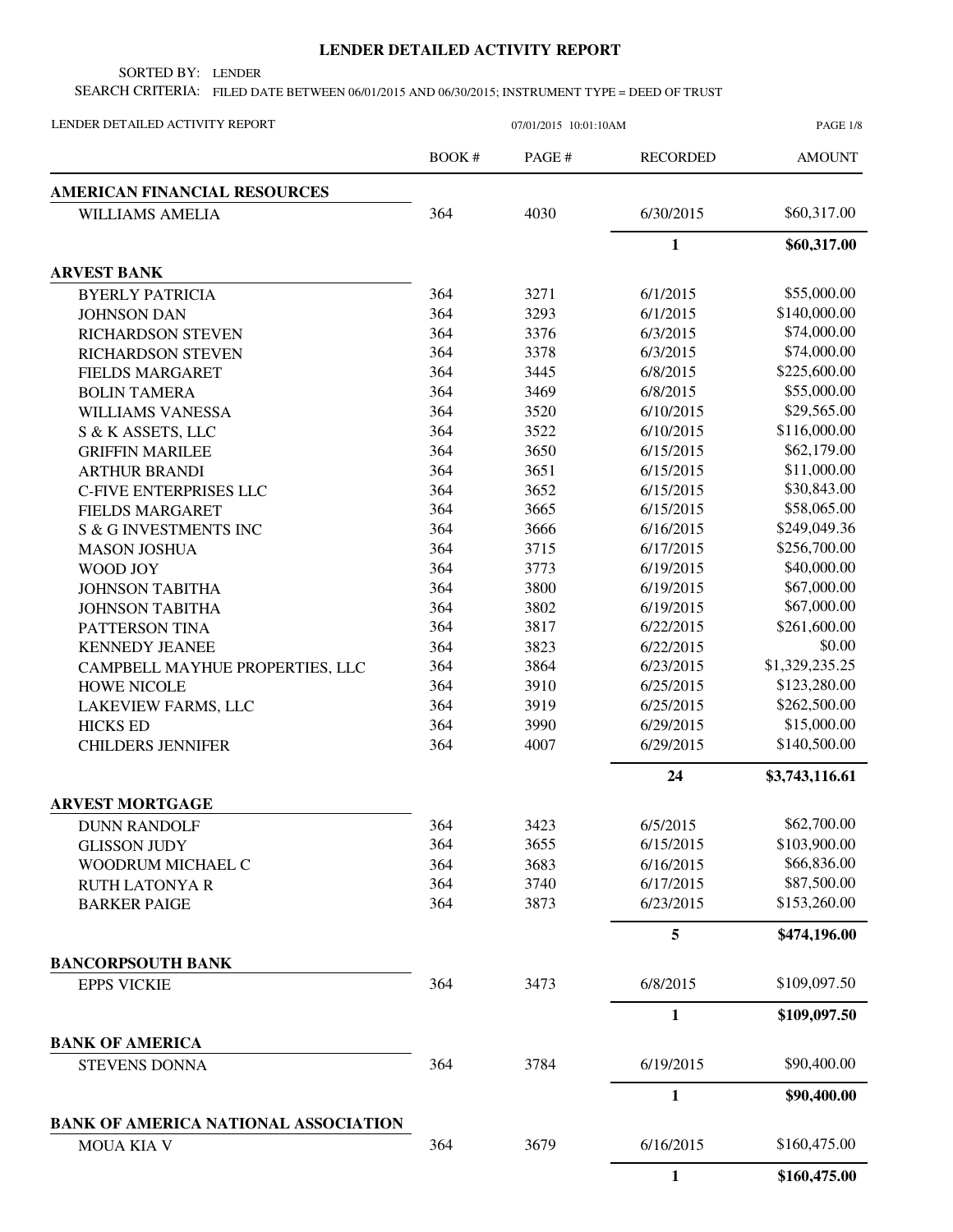| LENDER DETAILED ACTIVITY REPORT                   | 07/01/2015 10:01:10AM |        |                 | <b>PAGE 2/8</b> |
|---------------------------------------------------|-----------------------|--------|-----------------|-----------------|
|                                                   | BOOK #                | PAGE # | <b>RECORDED</b> | <b>AMOUNT</b>   |
| <b>BANK OF ENGLAND</b>                            |                       |        |                 |                 |
| <b>WRIGHT RONNIE</b>                              | 364                   | 4046   | 6/30/2015       | \$93,367.00     |
|                                                   |                       |        | 1               | \$93,367.00     |
| <b>BANK OF LITTLE ROCK MORTGAGE</b>               |                       |        |                 |                 |
| <b>WORKMAN MATTHEW</b>                            | 364                   | 3860   | 6/23/2015       | \$75,600.00     |
| <b>JOHNSON MELISSA</b>                            | 364                   | 3897   | 6/24/2015       | \$86,632.00     |
|                                                   |                       |        | $\overline{2}$  | \$162,232.00    |
| <b>BLUCURRENT CREDIT UNION</b>                    |                       |        |                 |                 |
| <b>HARRINGTON PAUL K</b>                          | 364                   | 3696   | 6/17/2015       | \$234,000.00    |
|                                                   |                       |        | 1               | \$234,000.00    |
| <b>BLUME ERIC</b>                                 |                       |        |                 |                 |
| <b>MANN THOMAS</b>                                | 364                   | 4014   | 6/30/2015       | \$220,761.00    |
|                                                   |                       |        | $\mathbf{1}$    | \$220,761.00    |
| <b>CALIBER HOME LOANS</b><br><b>SHUMAN JEANNE</b> | 364                   | 3973   | 6/26/2015       | \$325,858.00    |
|                                                   |                       |        | 1               | \$325,858.00    |
| <b>COLONIAL NATIONAL MORTGAGE</b>                 |                       |        |                 |                 |
| FONTANA SHARON                                    | 364                   | 3908   | 6/25/2015       | \$171,500.00    |
|                                                   |                       |        | 1               | \$171,500.00    |
| <b>COMMERCE BANK</b>                              |                       |        |                 |                 |
| <b>JENKINS ANITHA</b>                             | 364                   | 3420   | 6/5/2015        | \$280,800.00    |
| <b>JENKINS ANITHA</b>                             | 364                   | 3421   | 6/5/2015        | \$153,700.00    |
| <b>ATKINSON KRISTEN</b>                           | 364                   | 3450   | 6/8/2015        | \$140,000.00    |
| <b>BRITTON DARLENE</b>                            | 364                   | 3671   | 6/16/2015       | \$29,250.00     |
| <b>STEARNES ANN</b>                               | 364                   | 3796   | 6/19/2015       | \$111,700.00    |
| WIMSETT PHYLLIS                                   | 364                   | 3924   | 6/25/2015       | \$50,000.00     |
|                                                   |                       |        | 6               | \$765,450.00    |
| <b>COMMUNITY BANK &amp; TRUST</b>                 |                       |        |                 |                 |
| <b>SHELLEY ALICE</b>                              | 364                   | 3283   | 6/1/2015        | \$137,600.00    |
|                                                   |                       |        | $\mathbf{1}$    | \$137,600.00    |
| <b>COMMUNITY BANK AND TRUST</b>                   |                       |        |                 |                 |
| <b>COLEMAN BRENDA</b>                             | 364                   | 3302   | 6/1/2015        | \$400,500.00    |
| <b>LAZENBY LORRY WAYNE</b>                        | 364                   | 3686   | 6/16/2015       | \$150,000.00    |
| <b>LONCARICH FRANKIE</b>                          | 364                   | 3726   | 6/17/2015       | \$110,000.00    |
| RIMEL JUSTIN NICHOLAS                             | 364                   | 3736   | 6/17/2015       | \$384,000.00    |
| RIMEL JUSTIN NICHOLAS                             | 364                   | 3737   | 6/17/2015       | \$96,000.00     |
| <b>LOVE ELIZABETH</b>                             | 364                   | 3831   | 6/22/2015       | \$124,950.00    |
| <b>AKEHURST DONNA</b>                             | 364                   | 3836   | 6/22/2015       | \$45,000.00     |
| <b>DELMAN ERIC</b>                                | 364                   | 3846   | 6/22/2015       | \$523,000.00    |
| <b>GODBERSEN DESIREE</b>                          | 364                   | 3953   | 6/26/2015       | \$65,000.00     |
| <b>DUNCAN RHONDA</b>                              | 364                   | 3977   | 6/29/2015       | \$287,200.00    |
| PATTERSON MARGOT                                  | 364                   | 4012   | 6/30/2015       | \$699,730.00    |
| <b>MEADOWS DEBBIE</b>                             | 364                   | 4020   | 6/30/2015       | \$114,400.00    |
|                                                   |                       |        | 12              | \$2,999,780.00  |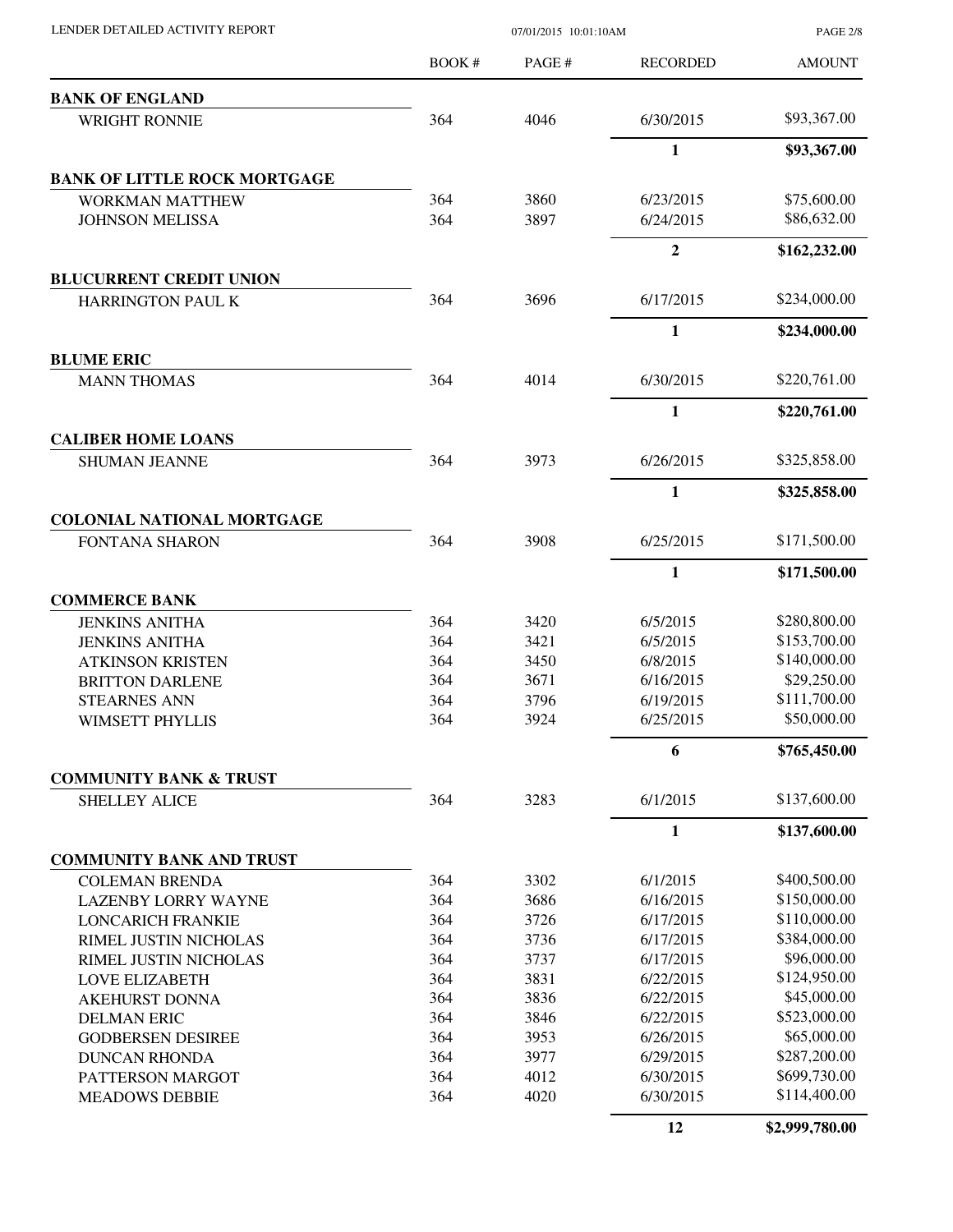LENDER DETAILED ACTIVITY REPORT 07/01/2015 10:01:10AM

PAGE 3/8

|                                     | <b>BOOK#</b>                                                                                                                                                                                                                                                                                                                                                                                                                                                                                                                 | PAGE# | <b>RECORDED</b>  | <b>AMOUNT</b>  |
|-------------------------------------|------------------------------------------------------------------------------------------------------------------------------------------------------------------------------------------------------------------------------------------------------------------------------------------------------------------------------------------------------------------------------------------------------------------------------------------------------------------------------------------------------------------------------|-------|------------------|----------------|
| <b>CORNERSTONE BANK</b>             |                                                                                                                                                                                                                                                                                                                                                                                                                                                                                                                              |       |                  |                |
| <b>JONES JEFFREY L</b>              | 364                                                                                                                                                                                                                                                                                                                                                                                                                                                                                                                          | 3707  | 6/17/2015        | \$160,000.00   |
|                                     |                                                                                                                                                                                                                                                                                                                                                                                                                                                                                                                              |       | $\mathbf{1}$     | \$160,000.00   |
| DEPARTMENT OF AGRICULTURE           |                                                                                                                                                                                                                                                                                                                                                                                                                                                                                                                              |       |                  |                |
| MCKNIGHT JERSVY                     | 364                                                                                                                                                                                                                                                                                                                                                                                                                                                                                                                          | 3358  | 6/3/2015         | \$58,200.00    |
|                                     |                                                                                                                                                                                                                                                                                                                                                                                                                                                                                                                              |       | $\mathbf{1}$     | \$58,200.00    |
| <b>FCS FINANCIAL</b>                | 364<br>3658<br>3661<br>364<br>364<br>3409<br><b>BALES MICHELLE</b><br>364<br>3530<br><b>BURNS LALONNA</b><br>364<br>3535<br><b>WELSH JESSICA</b><br>364<br>3634<br><b>KINGREY DEBORAH</b><br>364<br>3642<br>SHEPARD CYNTHIA<br>364<br>3732<br><b>ALFORD MALINDA S</b><br>364<br>3958<br><b>MARAK SARAH</b><br>364<br>3960<br>364<br>3970<br>364<br>3975<br>364<br>3687<br>3278<br>364<br>364<br>3337<br>364<br>3430<br>364<br>3467<br>364<br>3573<br>364<br>3703<br>3339<br>364<br>364<br>3404<br>3379<br>364<br>364<br>3531 |       |                  |                |
| <b>THAO LUKE</b>                    |                                                                                                                                                                                                                                                                                                                                                                                                                                                                                                                              |       | 6/15/2015        | \$111,150.00   |
| TOP NOTCH FARMS PRODUCTIONS, INC    |                                                                                                                                                                                                                                                                                                                                                                                                                                                                                                                              |       | 6/15/2015        | \$1,500,000.00 |
|                                     |                                                                                                                                                                                                                                                                                                                                                                                                                                                                                                                              |       | $\overline{2}$   | \$1,611,150.00 |
| <b>FIRST COMMUNITY BANK</b>         |                                                                                                                                                                                                                                                                                                                                                                                                                                                                                                                              |       |                  |                |
|                                     |                                                                                                                                                                                                                                                                                                                                                                                                                                                                                                                              |       | 6/5/2015         | \$34,300.00    |
|                                     |                                                                                                                                                                                                                                                                                                                                                                                                                                                                                                                              |       | 6/10/2015        | \$31,500.00    |
|                                     |                                                                                                                                                                                                                                                                                                                                                                                                                                                                                                                              |       | 6/10/2015        | \$81,632.00    |
|                                     |                                                                                                                                                                                                                                                                                                                                                                                                                                                                                                                              |       | 6/15/2015        | \$28,000.00    |
|                                     |                                                                                                                                                                                                                                                                                                                                                                                                                                                                                                                              |       | 6/15/2015        | \$64,700.30    |
|                                     |                                                                                                                                                                                                                                                                                                                                                                                                                                                                                                                              |       | 6/17/2015        | \$113,284.78   |
|                                     |                                                                                                                                                                                                                                                                                                                                                                                                                                                                                                                              |       | 6/26/2015        | \$129,609.00   |
| <b>CRAIN MICHELLE</b>               |                                                                                                                                                                                                                                                                                                                                                                                                                                                                                                                              |       | 6/26/2015        | \$116,030.50   |
| <b>STEVENS ANDREA</b>               |                                                                                                                                                                                                                                                                                                                                                                                                                                                                                                                              |       | 6/26/2015        | \$150,000.00   |
| <b>HOWE SHELBY</b>                  |                                                                                                                                                                                                                                                                                                                                                                                                                                                                                                                              |       | 6/29/2015        | \$85,000.00    |
|                                     |                                                                                                                                                                                                                                                                                                                                                                                                                                                                                                                              |       | 10               | \$834,056.58   |
| FIRST GUARANTY MORTGAGE CORPORATION |                                                                                                                                                                                                                                                                                                                                                                                                                                                                                                                              |       |                  |                |
| WEBB BILLY R SR                     |                                                                                                                                                                                                                                                                                                                                                                                                                                                                                                                              |       | 6/16/2015        | \$81,252.00    |
|                                     |                                                                                                                                                                                                                                                                                                                                                                                                                                                                                                                              |       | $\mathbf{1}$     | \$81,252.00    |
| <b>FLAT BRANCH MORTGAGE</b>         |                                                                                                                                                                                                                                                                                                                                                                                                                                                                                                                              |       |                  |                |
| <b>BARRY ALLA</b>                   |                                                                                                                                                                                                                                                                                                                                                                                                                                                                                                                              |       | 6/1/2015         | \$173,600.00   |
| <b>WYLLY ALLISON</b>                |                                                                                                                                                                                                                                                                                                                                                                                                                                                                                                                              |       | 6/3/2015         | \$162,501.00   |
| PETERS JAMES                        |                                                                                                                                                                                                                                                                                                                                                                                                                                                                                                                              |       | 6/5/2015         | \$86,100.00    |
| <b>CURTIS MARISSA</b>               |                                                                                                                                                                                                                                                                                                                                                                                                                                                                                                                              |       | 6/8/2015         | \$79,081.00    |
| <b>WOODRUM ALFRED</b>               |                                                                                                                                                                                                                                                                                                                                                                                                                                                                                                                              |       | 6/11/2015        | \$79,704.00    |
|                                     |                                                                                                                                                                                                                                                                                                                                                                                                                                                                                                                              |       | 5                | \$580,986.00   |
| <b>FLAT BRANCH MORTGAGE INC</b>     |                                                                                                                                                                                                                                                                                                                                                                                                                                                                                                                              |       |                  |                |
| <b>BROWN JAMES J</b>                |                                                                                                                                                                                                                                                                                                                                                                                                                                                                                                                              |       | 6/17/2015        | \$87,200.00    |
|                                     |                                                                                                                                                                                                                                                                                                                                                                                                                                                                                                                              |       | 1                | \$87,200.00    |
| FRANKLIN AMERICAN MORTGAGE          |                                                                                                                                                                                                                                                                                                                                                                                                                                                                                                                              |       |                  |                |
| <b>DUFF ANNIE</b>                   |                                                                                                                                                                                                                                                                                                                                                                                                                                                                                                                              |       | 6/3/2015         | \$62,349.00    |
| <b>BAUMAN JOSEPH W</b>              |                                                                                                                                                                                                                                                                                                                                                                                                                                                                                                                              |       | 6/4/2015         | \$142,500.00   |
|                                     |                                                                                                                                                                                                                                                                                                                                                                                                                                                                                                                              |       | $\boldsymbol{2}$ | \$204,849.00   |
| <b>FREEDOM MORTGAGE</b>             |                                                                                                                                                                                                                                                                                                                                                                                                                                                                                                                              |       |                  |                |
| TUTTON KIMBERLY                     |                                                                                                                                                                                                                                                                                                                                                                                                                                                                                                                              |       | 6/3/2015         | \$99,902.00    |
| HOPPER BEVERLY                      |                                                                                                                                                                                                                                                                                                                                                                                                                                                                                                                              |       | 6/10/2015        | \$93,573.00    |
| WHITTINGTON ROBERTA                 | 364                                                                                                                                                                                                                                                                                                                                                                                                                                                                                                                          | 3879  | 6/23/2015        | \$57,139.00    |
|                                     |                                                                                                                                                                                                                                                                                                                                                                                                                                                                                                                              |       | $\mathbf{3}$     | \$250,614.00   |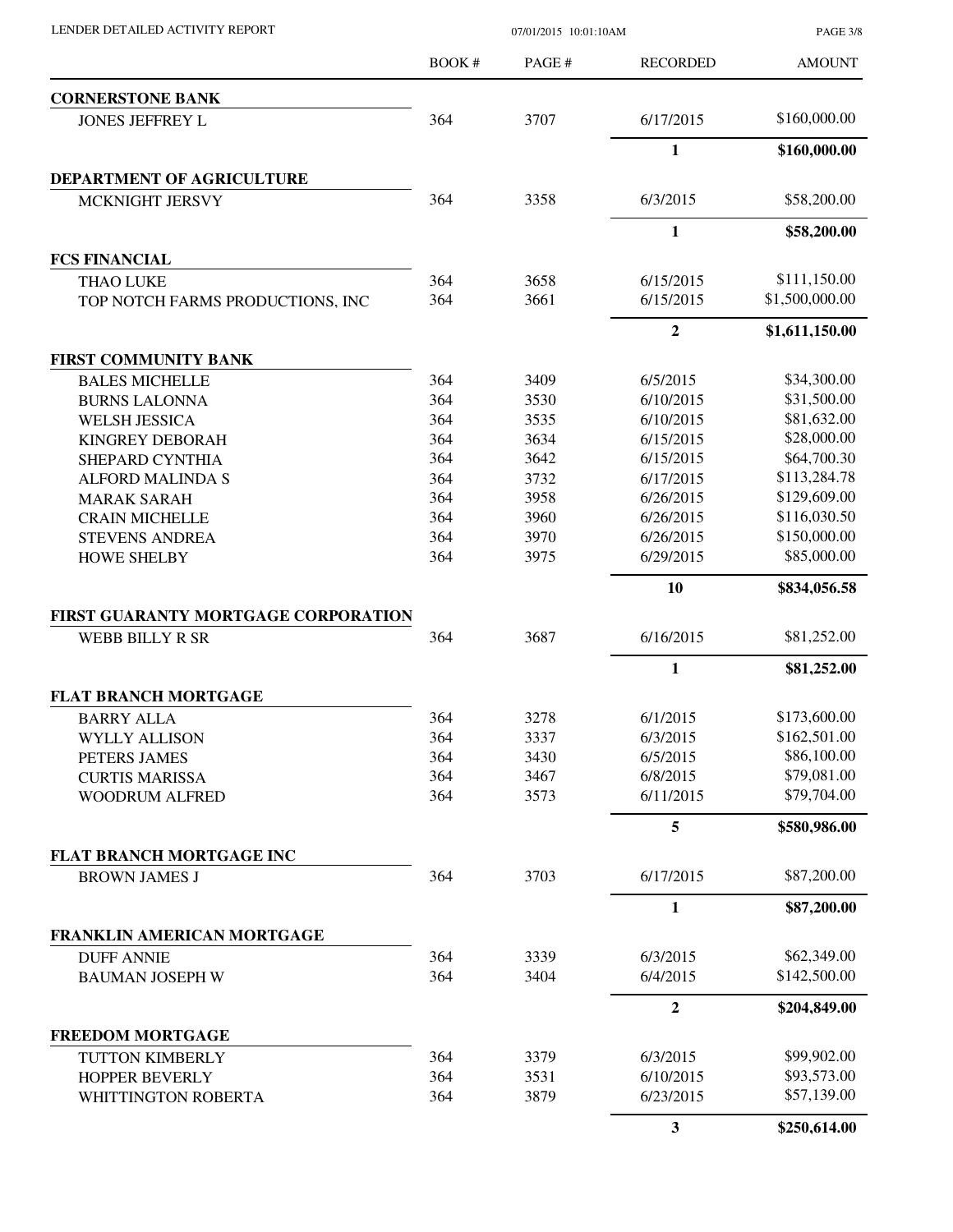PAGE 4/8

|                                     | BOOK#                                                                                                                                                                                                                                                                                                                                                            | PAGE#        | <b>RECORDED</b> | <b>AMOUNT</b>  |
|-------------------------------------|------------------------------------------------------------------------------------------------------------------------------------------------------------------------------------------------------------------------------------------------------------------------------------------------------------------------------------------------------------------|--------------|-----------------|----------------|
| <b>FREEDOM MORTGAGE CORPORATION</b> |                                                                                                                                                                                                                                                                                                                                                                  |              |                 |                |
| <b>MCDONALD DALLAS</b>              | 364                                                                                                                                                                                                                                                                                                                                                              | 3539         | 6/10/2015       | \$113,646.00   |
|                                     |                                                                                                                                                                                                                                                                                                                                                                  |              | $\mathbf{1}$    | \$113,646.00   |
| <b>FRYE FAMILY ENTERPRISES</b>      |                                                                                                                                                                                                                                                                                                                                                                  |              |                 |                |
| <b>COLE VALERIA</b>                 | 364                                                                                                                                                                                                                                                                                                                                                              | 3985         | 6/29/2015       | \$0.00         |
|                                     |                                                                                                                                                                                                                                                                                                                                                                  |              | 1               | \$0.00         |
| <b>GATEWAY MORTGAGE</b>             |                                                                                                                                                                                                                                                                                                                                                                  |              |                 |                |
| <b>MARTIN SANDI</b>                 | 364                                                                                                                                                                                                                                                                                                                                                              | 3512         | 6/9/2015        | \$59,320.00    |
| <b>DRAWDY TAYLOR</b>                | 364                                                                                                                                                                                                                                                                                                                                                              | 3584         | 6/12/2015       | \$59,320.00    |
|                                     |                                                                                                                                                                                                                                                                                                                                                                  |              | $\overline{2}$  | \$118,640.00   |
| <b>GATEWAY MORTGAGE GROUP LLC</b>   | 364<br>3725<br>364<br>3316<br>364<br>3361<br>364<br>3479<br>364<br>3659<br>364<br>3662<br>364<br>3741<br>364<br>3600<br>3565<br>364<br>3581<br>364<br>364<br>3591<br>364<br>3592<br>364<br>3602<br>364<br>3605<br>364<br>3824<br>364<br>3825<br>364<br>3943<br>364<br>3997<br>3397<br>364<br>364<br>3456<br>364<br>3579<br>3644<br><b>CIFUENTES LESVI</b><br>364 |              |                 |                |
| <b>STEWART EDEN R</b>               |                                                                                                                                                                                                                                                                                                                                                                  |              | 6/17/2015       | \$90,060.00    |
|                                     |                                                                                                                                                                                                                                                                                                                                                                  |              | $\mathbf{1}$    | \$90,060.00    |
| <b>GREAT SOUTHERN BANK</b>          |                                                                                                                                                                                                                                                                                                                                                                  |              |                 |                |
| <b>MAYNARD JOE</b>                  |                                                                                                                                                                                                                                                                                                                                                                  |              | 6/1/2015        | \$81,397.00    |
| <b>SOBRAD LLC</b>                   |                                                                                                                                                                                                                                                                                                                                                                  |              | 6/3/2015        | \$31,500.00    |
| <b>LARSON JILL</b>                  |                                                                                                                                                                                                                                                                                                                                                                  |              | 6/8/2015        | \$53,000.00    |
| <b>BECHDOLDT LISA</b>               |                                                                                                                                                                                                                                                                                                                                                                  |              | 6/15/2015       | \$210,000.00   |
| <b>STURM WILLIAM</b>                |                                                                                                                                                                                                                                                                                                                                                                  |              | 6/15/2015       | \$90,450.00    |
| HANSON MICHELLE LEE                 |                                                                                                                                                                                                                                                                                                                                                                  |              | 6/17/2015       | \$108,000.00   |
|                                     |                                                                                                                                                                                                                                                                                                                                                                  |              | 6               | \$574,347.00   |
| HEY EVERYBODY DEVELOPMENT, INC      |                                                                                                                                                                                                                                                                                                                                                                  |              |                 |                |
| <b>BUCK KORI</b>                    |                                                                                                                                                                                                                                                                                                                                                                  |              | 6/12/2015       | \$185,000.00   |
|                                     |                                                                                                                                                                                                                                                                                                                                                                  |              | 1               | \$185,000.00   |
| <b>HOMETOWN BANK</b>                |                                                                                                                                                                                                                                                                                                                                                                  |              |                 |                |
| N & JM INVESTMENTS, LLC             |                                                                                                                                                                                                                                                                                                                                                                  |              | 6/11/2015       | \$60,000.00    |
| <b>COMPTON PAMELA</b>               |                                                                                                                                                                                                                                                                                                                                                                  |              | 6/12/2015       | \$394,000.00   |
| <b>MILLER TAMMY</b>                 |                                                                                                                                                                                                                                                                                                                                                                  |              | 6/12/2015       | \$130,000.00   |
| <b>KUNKEL DIANE</b>                 |                                                                                                                                                                                                                                                                                                                                                                  |              | 6/12/2015       | \$429,100.00   |
| <b>KELLY TRESSIA</b>                |                                                                                                                                                                                                                                                                                                                                                                  |              | 6/12/2015       | \$97,900.00    |
| <b>MILLER VONDRA</b>                |                                                                                                                                                                                                                                                                                                                                                                  |              | 6/12/2015       | \$131,000.00   |
| <b>SCHLAGEL MARGARET</b>            |                                                                                                                                                                                                                                                                                                                                                                  |              | 6/22/2015       | \$56,000.00    |
| <b>HASKINS STEVEN</b>               |                                                                                                                                                                                                                                                                                                                                                                  |              | 6/22/2015       | \$127,000.00   |
| <b>EDIE CONNIE</b>                  |                                                                                                                                                                                                                                                                                                                                                                  |              | 6/26/2015       | \$128,000.00   |
| PEREZ ELIZABETH                     |                                                                                                                                                                                                                                                                                                                                                                  |              | 6/29/2015       | \$203,300.00   |
|                                     |                                                                                                                                                                                                                                                                                                                                                                  |              | 10              | \$1,756,300.00 |
| <b>JOPLIN METRO CREDIT UNION</b>    |                                                                                                                                                                                                                                                                                                                                                                  |              |                 |                |
| <b>MANN THOMAS CLYDE</b>            |                                                                                                                                                                                                                                                                                                                                                                  |              | 6/4/2015        | \$55,000.00    |
| <b>JONES KIMBERLY</b>               |                                                                                                                                                                                                                                                                                                                                                                  |              | 6/8/2015        | \$31,500.00    |
| <b>MANN DEBRA</b>                   |                                                                                                                                                                                                                                                                                                                                                                  |              | 6/12/2015       | \$55,000.00    |
|                                     |                                                                                                                                                                                                                                                                                                                                                                  |              | 3               | \$141,500.00   |
| L & N ENTERPRISES UNLIMITED, LLC    |                                                                                                                                                                                                                                                                                                                                                                  |              |                 |                |
|                                     |                                                                                                                                                                                                                                                                                                                                                                  |              | 6/15/2015       | \$95,000.00    |
|                                     |                                                                                                                                                                                                                                                                                                                                                                  | $\mathbf{1}$ | \$95,000.00     |                |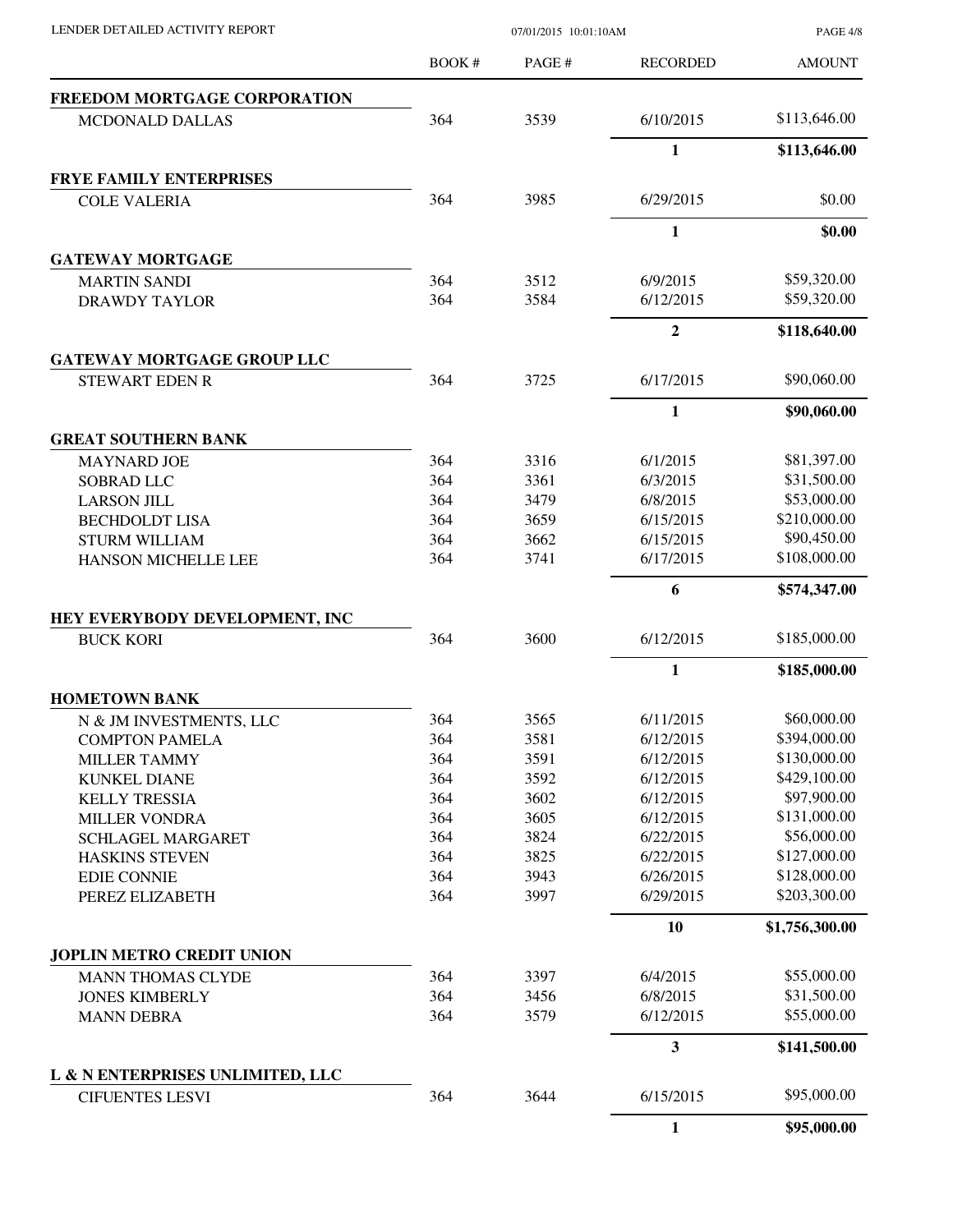| LENDER DETAILED ACTIVITY REPORT  | 07/01/2015 10:01:10AM |       |                 | <b>PAGE 5/8</b> |
|----------------------------------|-----------------------|-------|-----------------|-----------------|
|                                  | BOOK #                | PAGE# | <b>RECORDED</b> | <b>AMOUNT</b>   |
| <b>LABETTE BANK</b>              |                       |       |                 |                 |
| <b>BENTLEY KORI</b>              | 364                   | 3900  | 6/24/2015       | \$86,400.00     |
|                                  |                       |       | 1               | \$86,400.00     |
| <b>LIBERTY BANK F/K/A</b>        |                       |       |                 |                 |
| HALL-PHILLIPS LORETTA MAY        | 364                   | 3730  | 6/17/2015       | \$298,300.00    |
|                                  |                       |       | $\mathbf{1}$    | \$298,300.00    |
| <b>LOANDEPOT.COM, LLC</b>        |                       |       |                 |                 |
| <b>FERNANDEZ DAPHNE</b>          | 364                   | 3333  | 6/2/2015        | \$80,000.00     |
|                                  |                       |       | $\mathbf{1}$    | \$80,000.00     |
| <b>MORTGAGE RESEARCH CENTER</b>  |                       |       |                 |                 |
| <b>MELDRUM WENDY</b>             | 364                   | 4022  | 6/30/2015       | \$226,500.00    |
|                                  |                       |       | $\mathbf{1}$    | \$226,500.00    |
| NATIONWIDE ADVANTAGE MORTGAGE    |                       |       |                 |                 |
| <b>TIKKANEN PATRICIA</b>         | 364                   | 3285  | 6/1/2015        | \$249,000.00    |
|                                  |                       |       | 1               | \$249,000.00    |
| PENNYMAC LOAN SERVICES           |                       |       |                 |                 |
| <b>BRIGHT JEANETTE T</b>         | 364                   | 3380  | 6/4/2015        | \$112,610.00    |
| <b>CHILTON MICHAEL</b>           | 364                   | 3540  | 6/10/2015       | \$131,590.00    |
|                                  |                       |       | $\mathbf{2}$    | \$244,200.00    |
| PENTAGON FEDERAL CU              |                       |       |                 |                 |
| <b>LARSON JENNIFER</b>           | 364                   | 3918  | 6/25/2015       | \$412,500.00    |
|                                  |                       |       | $\mathbf{1}$    | \$412,500.00    |
| <b>PEOPLES BANK</b>              |                       |       |                 |                 |
| MILLGARD KATHLEEN                | 364                   | 3273  | 6/1/2015        | \$280,000.00    |
| WYMAN CINDY L                    | 364                   | 3392  | 6/4/2015        | \$49,600.00     |
| <b>DURBIN DEBBIE</b>             | 364                   | 3446  | 6/8/2015        | \$205,000.00    |
| PLY LESLIE                       | 364                   | 3623  | 6/15/2015       | \$100,000.00    |
| MILLER DERK W AND ALYSON G TRUST | 364                   | 3698  | 6/17/2015       | \$1,100,000.00  |
| <b>RICKERT FRANKLIN</b>          | 364                   | 3854  | 6/23/2015       | \$40,000.00     |
| <b>WHEELER KARA</b>              | 364                   | 3863  | 6/23/2015       | \$150,000.00    |
| <b>LOYD SHAWN</b>                | 364                   | 3966  | 6/26/2015       | \$94,429.00     |
| <b>VANWAGNER JAMES</b>           | 364                   | 3974  | 6/29/2015       | \$31,595.00     |
| <b>GOERKE ASHLIE</b>             | 364                   | 3989  | 6/29/2015       | \$92,800.00     |
| <b>ANDREWS PENNY</b>             | 364                   | 4033  | 6/30/2015       | \$103,500.00    |
|                                  |                       |       | 11              | \$2,246,924.00  |
| <b>PINNACLE BANK</b>             |                       |       |                 |                 |
| <b>GOOD LORI</b>                 | 364                   | 3442  | 6/8/2015        | \$346,900.00    |
| <b>MILLER TIANA</b>              | 364                   | 3647  | 6/15/2015       | \$32,000.00     |
| <b>MILLER TIANA</b>              | 364                   | 3649  | 6/15/2015       | \$69,000.00     |
| REYNOLDS JOHN D                  | 364                   | 3706  | 6/17/2015       | \$550,000.00    |
|                                  |                       |       | 4               | \$997,900.00    |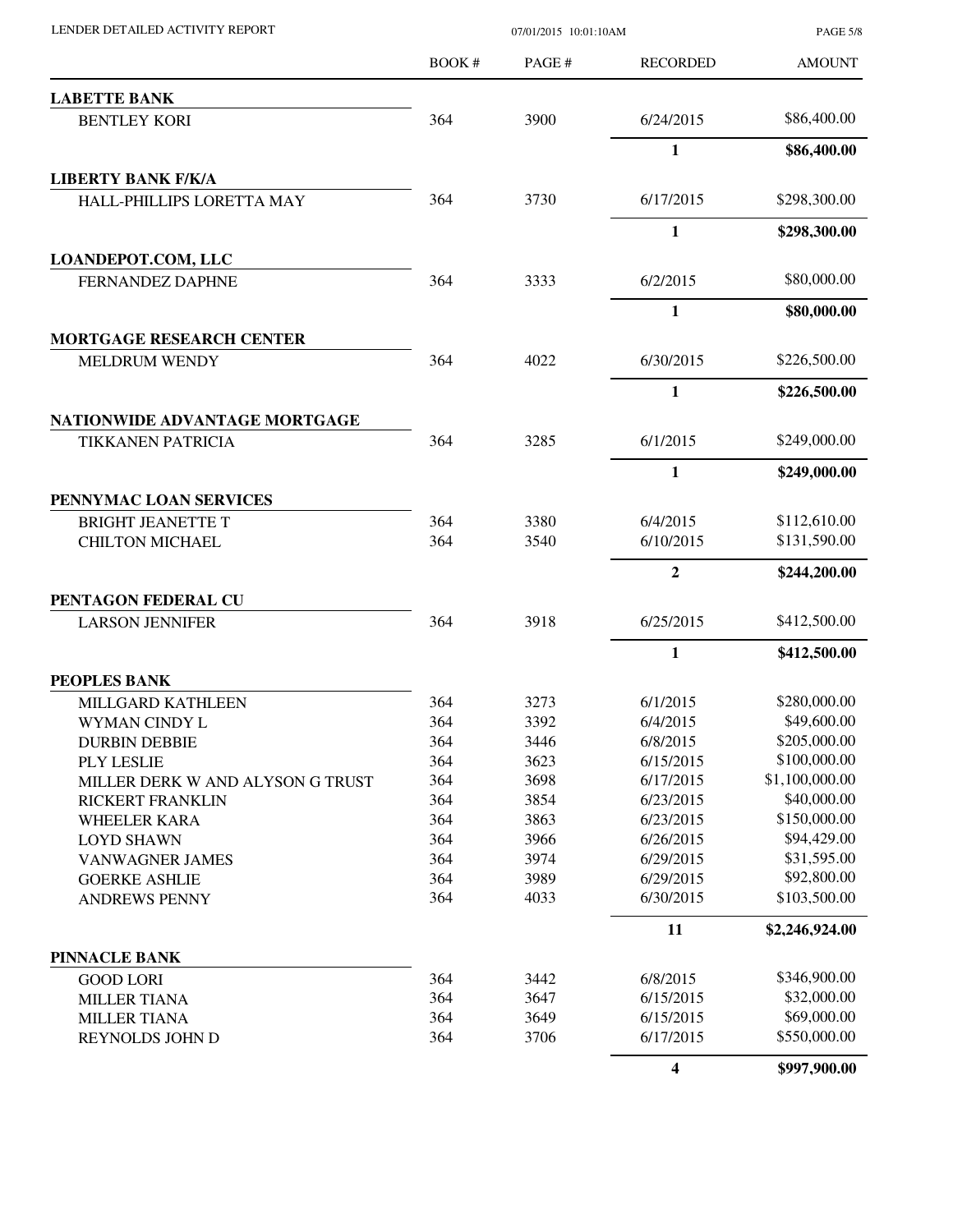| LENDER DETAILED ACTIVITY REPORT |  |
|---------------------------------|--|

 $07/01/2015$  10:01:10AM

PAGE 6/8

|                                                | BOOK# | PAGE# | <b>RECORDED</b>         | <b>AMOUNT</b> |
|------------------------------------------------|-------|-------|-------------------------|---------------|
| PREMIER HOME MORTGAGE                          |       |       |                         |               |
| <b>NELSON ALLISON</b>                          | 364   | 3489  | 6/9/2015                | \$261,672.00  |
| <b>SIKES DENNY</b>                             | 364   | 3612  | 6/12/2015               | \$82,551.00   |
| <b>WARTHEN MERVIN</b>                          | 364   | 3871  | 6/23/2015               | \$126,980.00  |
| <b>ARAUJO JESSICA</b>                          | 364   | 3893  | 6/24/2015               | \$133,045.00  |
| <b>JENNINGS MIKE</b>                           | 364   | 3963  | 6/26/2015               | \$130,918.00  |
|                                                |       |       | 5                       | \$735,166.00  |
| <b>PRIMELENDING</b>                            |       |       |                         |               |
| <b>ZEB ABBY</b>                                | 364   | 3369  | 6/3/2015                | \$270,655.00  |
|                                                |       |       | $\mathbf{1}$            | \$270,655.00  |
| <b>QUICKEN LOANS</b>                           |       |       |                         |               |
| <b>BRAKE STACIE</b>                            | 364   | 3298  | 6/1/2015                | \$86,716.00   |
| <b>BENNETT KATHRYN</b>                         | 364   | 3513  | 6/9/2015                | \$91,575.00   |
| <b>SWAFFAR LONNIE W</b>                        | 364   | 3716  | 6/17/2015               | \$132,000.00  |
| <b>CHOAT DELANA</b>                            | 364   | 3942  | 6/26/2015               | \$104,500.00  |
| PACE KIMBERLY                                  | 364   | 4001  | 6/29/2015               | \$250,330.00  |
|                                                |       |       | 5                       | \$665,121.00  |
| R & G PROPERTIES OF NEWTON COUNTY, LLC         |       |       |                         |               |
| <b>TOPEL MARK</b>                              | 364   | 3639  | 6/15/2015               | \$42,481.52   |
|                                                |       |       | 1                       | \$42,481.52   |
| <b>REPUBLIC BANK &amp; TRUST</b>               |       |       |                         |               |
| <b>TAYLOR LAURA</b>                            | 364   | 3906  | 6/25/2015               | \$165,903.00  |
|                                                |       |       | 1                       | \$165,903.00  |
| <b>RURAL HOUSING SERVICE</b>                   |       |       |                         |               |
| MCKNIGHT JERSVY                                | 364   | 3358  | 6/3/2015                | \$58,200.00   |
|                                                |       |       | $\mathbf{1}$            | \$58,200.00   |
| <b>SCHMIDT CASEY TR</b><br><b>THOMAS JARED</b> | 364   | 3570  | 6/11/2015               | \$50,000.00   |
|                                                |       |       |                         | \$50,000.00   |
| SECURITY BANK AND TRUST COMPANY                |       |       | 1                       |               |
| RBC ENTERPRISES LIMITED, INC                   | 364   | 3628  | 6/15/2015               | \$620,338.00  |
|                                                |       |       | $\mathbf{1}$            | \$620,338.00  |
| SIMMONS FIRST NATIONAL BANK                    |       |       |                         |               |
| <b>GRAFFAM JOANN</b>                           | 364   | 3616  | 6/12/2015               | \$199,000.00  |
| <b>WATTS MARK A</b>                            | 364   | 3700  | 6/17/2015               | \$126,564.00  |
| PHILLIPS RYAN R                                | 364   | 3730  | 6/17/2015               | \$298,300.00  |
| <b>OBERT ALYSIA</b>                            | 364   | 3857  | 6/23/2015               | \$199,192.00  |
|                                                |       |       | $\overline{\mathbf{4}}$ | \$823,056.00  |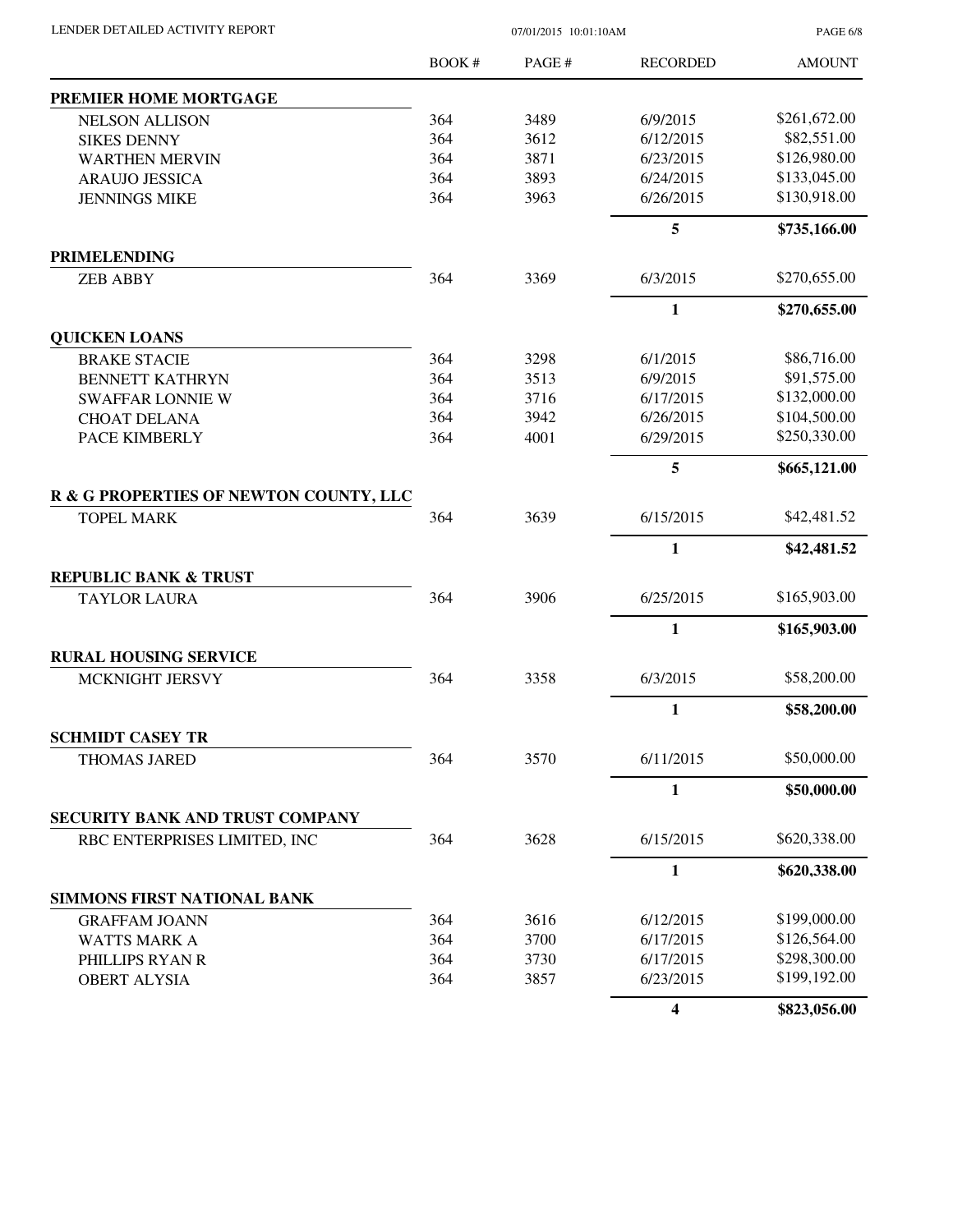PAGE 7/8

|                                   | <b>BOOK#</b> | PAGE # | <b>RECORDED</b>  | <b>AMOUNT</b>  |
|-----------------------------------|--------------|--------|------------------|----------------|
| <b>SOUTHWEST MISSOURI BANK</b>    |              |        |                  |                |
| <b>HICKLIN ANDREA</b>             | 364          | 3276   | 6/1/2015         | \$97,300.00    |
| <b>SHORT KIMBERLY</b>             | 364          | 3296   | 6/1/2015         | \$47,266.59    |
| <b>RINEHART OREN</b>              | 364          | 3344   | 6/3/2015         | \$40,000.00    |
| <b>WICKS NEAL P</b>               | 364          | 3395   | 6/4/2015         | \$52,000.00    |
| <b>HALL LESLIE</b>                | 364          | 3470   | 6/8/2015         | \$0.00         |
| <b>CAUSEY TINA</b>                | 364          | 3503   | 6/9/2015         | \$104,000.00   |
| <b>CALENTINE JOHN</b>             | 364          | 3509   | 6/9/2015         | \$29,000.00    |
| NIDIFFER GLORIA                   | 364          | 3524   | 6/10/2015        | \$267,500.00   |
| <b>BARNES DEENA</b>               | 364          | 3525   | 6/10/2015        | \$64,000.00    |
| POSEGATE ELAINE                   | 364          | 3558   | 6/11/2015        | \$128,000.00   |
| <b>HENNING ELISABETH</b>          | 364          | 3567   | 6/11/2015        | \$44,000.00    |
| <b>HOOKER MARCY</b>               | 364          | 3574   | 6/11/2015        | \$25,000.00    |
| HURN MICHAEL                      | 364          | 3607   | 6/12/2015        | \$127,551.00   |
| <b>BRIDGES DELLA MAE</b>          | 364          | 3727   | 6/17/2015        | \$15,000.00    |
| <b>MARNEY TIMMOTHY</b>            | 364          | 3772   | 6/19/2015        | \$75,506.00    |
| <b>BIEN AMY</b>                   | 364          | 3786   | 6/19/2015        | \$9,000.00     |
| <b>HAILEY ASHLEY</b>              | 364          | 3787   | 6/19/2015        | \$29,000.00    |
| <b>WEBB BRANDON</b>               | 364          | 3806   | 6/19/2015        | \$127,551.00   |
| <b>DUNAWAY WILLIAM</b>            | 364          | 3838   | 6/22/2015        | \$20,000.00    |
| <b>ROBERTS RACHEL</b>             | 364          | 3839   | 6/22/2015        | \$150,000.00   |
| <b>WARREN DANIELLE</b>            | 364          | 3882   | 6/24/2015        | \$45,440.00    |
| <b>RAINEY AMANDA</b>              | 364          | 3894   | 6/24/2015        | \$320,000.00   |
|                                   |              |        | 22               | \$1,817,114.59 |
| <b>STATE FARM BANK</b>            |              |        |                  |                |
| <b>SANCHEZ JUAN</b>               | 364          | 3901   | 6/24/2015        | \$58,750.00    |
| <b>STARK MARTY</b>                | 364          | 3994   | 6/29/2015        | \$38,000.00    |
|                                   |              |        | $\boldsymbol{2}$ | \$96,750.00    |
| THE BANK OF MISSOURI              |              |        |                  |                |
| <b>BRINLEY RAEANN</b>             | 364          | 3875   | 6/23/2015        | \$161,100.00   |
|                                   |              |        | 1                | \$161,100.00   |
| <b>THE MORTGAGE HOUSE</b>         |              |        |                  |                |
| <b>MCMULLEN BONNIE</b>            | 364          | 3533   | 6/10/2015        | \$97,959.00    |
|                                   |              |        | $\mathbf{1}$     | \$97,959.00    |
| <b>THOGMARTIN MARY TR</b>         |              |        |                  |                |
| <b>THOGMARTIN MARY</b>            | 364          | 4024   | 6/30/2015        | \$60,000.00    |
|                                   |              |        | 1                | \$60,000.00    |
| <b>THOGMARTIN MELVIN TR</b>       |              |        |                  |                |
| THOGMARTIN MARCUS                 | 364          | 4024   | 6/30/2015        | \$60,000.00    |
|                                   |              |        | 1                | \$60,000.00    |
| <b>TRUSTED FINANCIAL SERVICES</b> | 364          | 4028   | 6/30/2015        | \$98,469.00    |
| <b>RICE LINDEN</b>                |              |        |                  |                |
|                                   |              |        | $\mathbf{1}$     | \$98,469.00    |